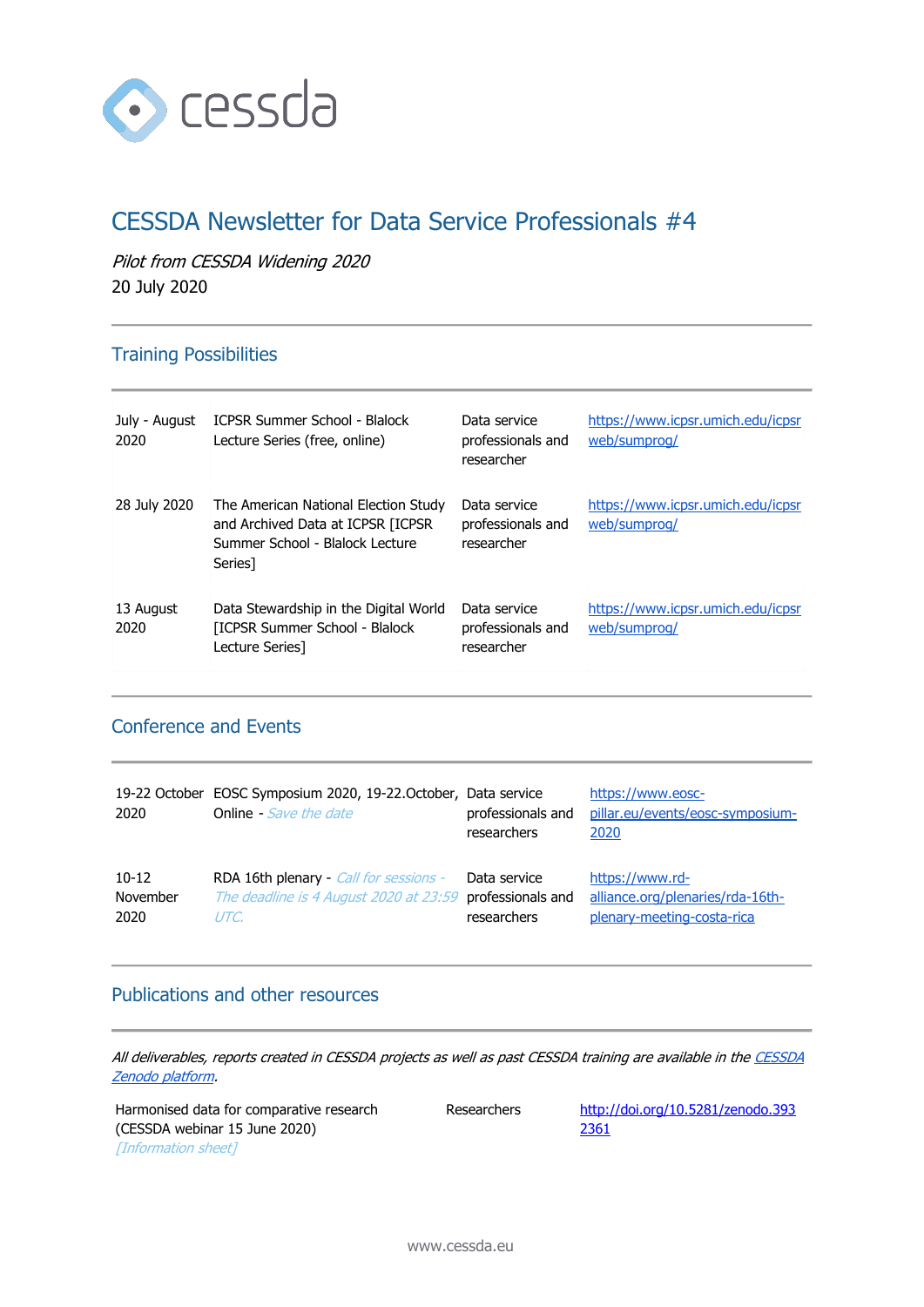

| CESSDA Webinar: Archiving Social Media<br>Data: Challenges and Proposed Solutions (4<br>June 2020) [Slides and recording]                                                                         | Data service<br>professionals and<br>researchers | http://doi.org/10.5281/zenodo.387<br>5963                                                                            |
|---------------------------------------------------------------------------------------------------------------------------------------------------------------------------------------------------|--------------------------------------------------|----------------------------------------------------------------------------------------------------------------------|
| How to move from FAIR principles to FAIR<br>practice? [Q&A from the FAIR WG Webinar]                                                                                                              | Data service<br>professionals                    | https://www.eoscsecretariat.eu/ne<br>ws-opinion/how-move-fair-<br>principles-fair-practice-ga-fair-wg-<br>webinar    |
| Privacy Considerations in the Use of<br>Administrative Data [ICPSR Summer School -<br>Blalock Lecture Series] [Recording]                                                                         | Data service<br>professionals and<br>researchers | https://www.youtube.com/watch?v<br>=X3J27n9leCI&list=PLHvtizEj4DP9f<br>wtKWGGqIz14z32u8vcSX&index=4                  |
| Follow the Data! Responsible Data Science Starts<br>with Responsible Data Management [ICPSR Summer<br>School - Blalock Lecture Series] [Recording]                                                | Data service<br>professionals and<br>researchers | https://www.youtube.com/watch?v<br>=Anpc6hYqO6Y&list=PLHvtizEj4DP<br>9fwtKWGGqIz14z32u8vcSX&index=<br>$\overline{2}$ |
| Teaching Data Literacy Across the Curriculum<br>[ICPSR Summer School - Blalock Lecture Series]<br>[Recording]                                                                                     | Data service<br>professionals and<br>researchers | https://www.youtube.com/watch?v<br>=UaiJaT0p8Bo&list=PLHvtizEj4DP9f<br>wtKWGGqIz14z32u8vcSX&index=1                  |
| International Conference on ICT enhanced Social<br>Sciences and Humanities 2020 (29 June - 1 July<br>2020) [Slides and recordings]                                                                | Data service<br>professionals                    | https://ictessh.uns.ac.rs/presentati<br>ons/                                                                         |
| The Role of Cultural Heritage in Socio-Economic<br>Development and Preservation of Democratic Values professionals and<br>- HERItage [Panel recordings]                                           | Data service<br>researchers                      | http://heritage.uniri.hr/2020/07/13<br>/panel-recordings/                                                            |
| Generalist Repository Comparison Chart                                                                                                                                                            | Data service<br>professionals and<br>researchers | http://doi.org/10.5281/zenodo.394<br>6720                                                                            |
| Recommendations for Services in a FAIR Data<br>Ecosystem (output of three workshops organized by<br>the projectsFAIRsFAIR, RDA Europe, OpenAIRE,<br>EOSC-hub, and FREYA)                          | Data service<br>professionals and<br>researchers | https://doi.org/10.1016/j.patter.20<br>20.100058                                                                     |
| SSHOC Train-the-Trainer Bootcamp for Librarians -<br>Introduction to the SSHOC training toolkit and the<br>CLARIN Repository (SSHOC webinar 23 June 2020)<br>[Slides and other session materials] | Data service<br>professionals                    | https://zenodo.org/record/3921857<br>#.XxVLo-dS82x                                                                   |
| Agile development of the SSH Open Marketplace:<br>User Workshop (30 June 2020) [Slides and<br>recording]                                                                                          | Data service<br>professionals                    | https://www.sshopencloud.eu/agile<br>-development-ssh-open-<br>marketplace-user-workshop                             |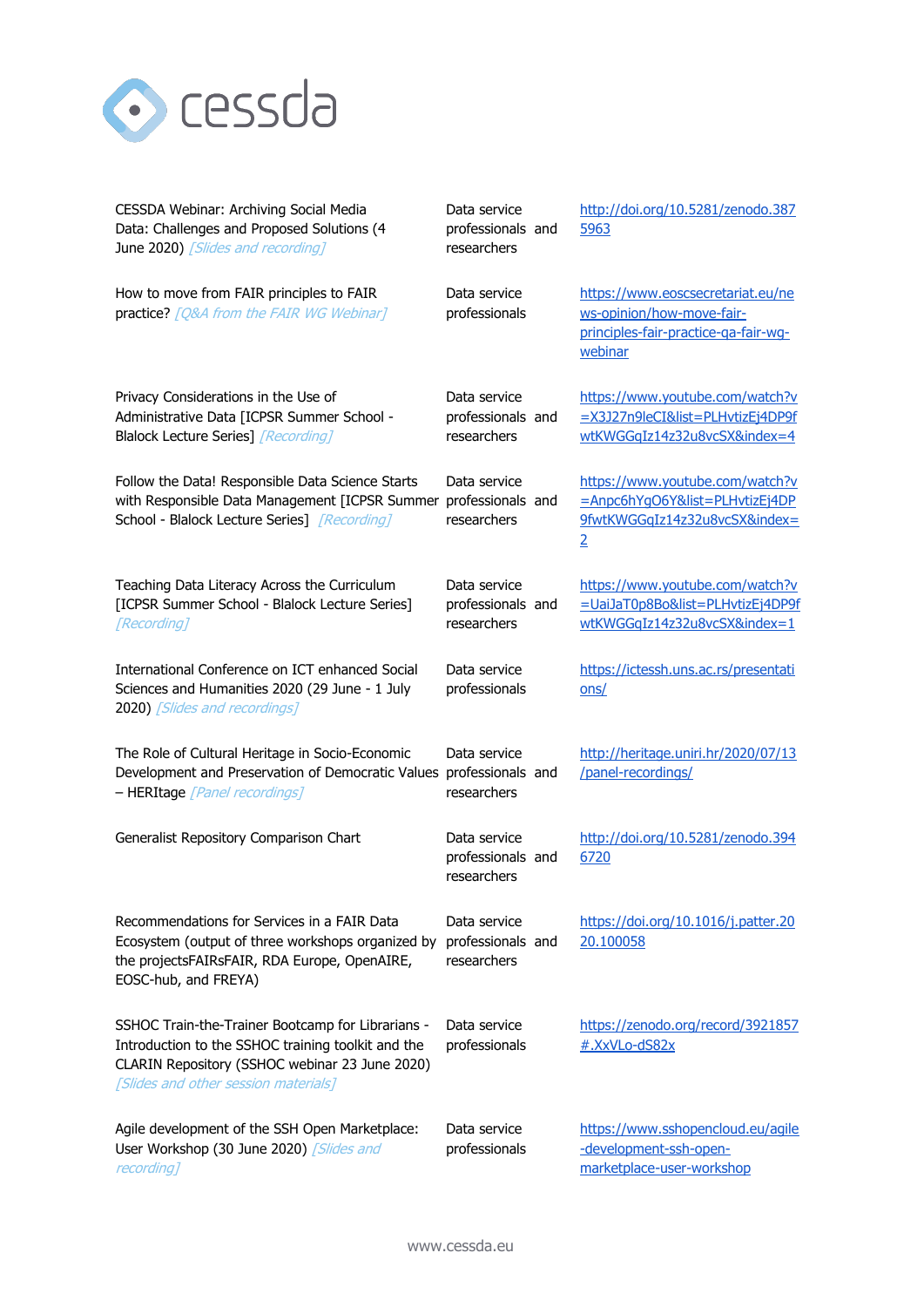

| Quantify with ease: Combining quantitative and<br>qualitative corpus analysis (SSHOC webinar 16 April<br><b>2020)</b> [Post event blog and recording] | Researchers                                      | https://www.sshopencloud.eu/new<br>s/quanlify-ease-combining-<br>guantitative-and-qualitative-corpus-<br>analysis-sshoc-webinar-notes |
|-------------------------------------------------------------------------------------------------------------------------------------------------------|--------------------------------------------------|---------------------------------------------------------------------------------------------------------------------------------------|
| Workshop about Language Resources for the SSH<br>Cloud (LR4SSHOC) [Proceedings]                                                                       | Data service<br>professionals and<br>researchers | https://lrec2020.lrec-<br>conf.org/media/proceedings/Works<br>hops/Books/LR4SSHOCbook.pdf                                             |
| The EMM (Ethnic and Migrant Minorities) Survey<br>Registry                                                                                            | Researchers                                      | http://doi.org/10.5281/zenodo.384<br>1433                                                                                             |
| SSHOC: D9.8 User-community involvement plan<br>[Electoral studies]                                                                                    | Data service<br>professionals and<br>researchers | http://doi.org/10.5281/zenodo.393<br>1723                                                                                             |
| SSHOC Webinar: Use and Re-use of Scientific Data<br>in Archaeology and Heritage (2 April 2020) <i>[post</i><br>event blog & recording]                | Data service<br>professionals and<br>researchers | https://www.sshopencloud.eu/new<br>s/sshoc-webinar-use-and-re-use-<br>scientific-data-archaeology-and-<br>heritage                    |

### Possibilities for Funding and Collaborations in EU Projects

| Open consultation on the priorities of the<br>Strategic Research and Innovation Agenda to<br>begin 20th July | Data service<br>professionals and<br>researchers | https://www.eoscsecretariat.eu/n<br>ews-opinion/open-consultation-<br>future-eosc-begin-20th-july                           |
|--------------------------------------------------------------------------------------------------------------|--------------------------------------------------|-----------------------------------------------------------------------------------------------------------------------------|
| <b>FAIRSFAIR's Transition Support Programme</b><br>for Repositories                                          | Data service<br>professionals                    | https://www.fairsfair.eu/news/fair<br>sfair%E2%80%99s-transition-<br>support-programme-<br>repositories/?utm_source=twitter |
| Call for applications: SSHOC repository<br>certification support (deadline: 31 July 2020)<br>- Reminder      | Data service<br>professionals                    | https://www.sshopencloud.eu/ne<br>ws/call-applications-sshoc-<br>repository-certification-support-0                         |

### Employment Opportunities

### **FORS is looking for a head of unit Infrastructure Development**

(Application deadline 16.8.2020) <https://forscenter.ch/about-fors/staff/open-positions/>